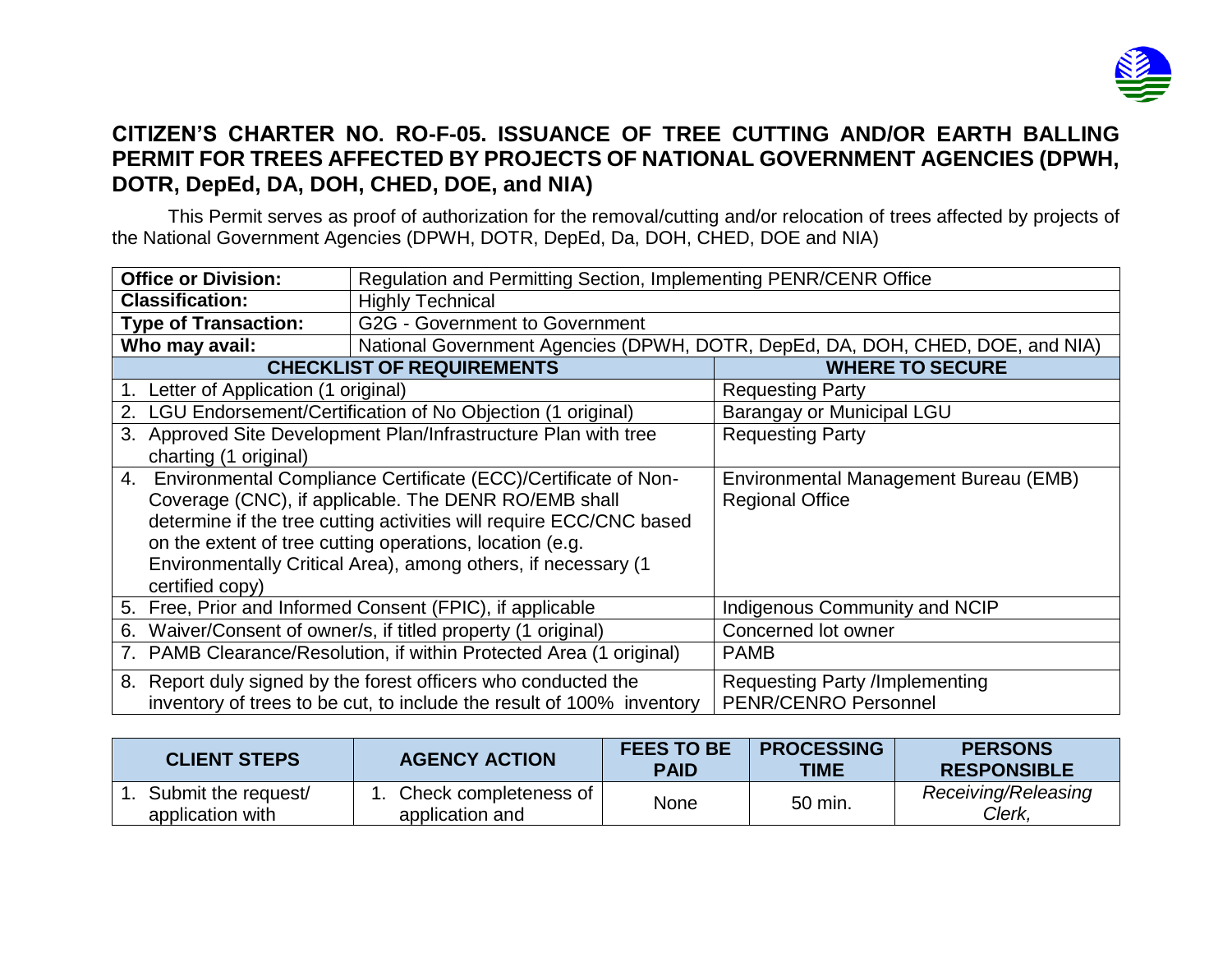

| complete supporting<br>documents | supporting documents,<br>and receive, record<br>and forward the<br>application to PENR/<br><b>CENR Officer/Deputy</b><br><b>CENR Officer, Provide</b><br>Requesting Party an<br>acknowledgement<br>receipt of the<br>documents. |             |          | <b>CENRO/Implementing</b><br><b>PENRO Records Unit</b>        |
|----------------------------------|---------------------------------------------------------------------------------------------------------------------------------------------------------------------------------------------------------------------------------|-------------|----------|---------------------------------------------------------------|
| None<br>1.1.                     | 1.1. Review and refer the<br>application to Chief,<br>RPS/TSD.                                                                                                                                                                  | None        | 1 hour   | <b>PENR/CENR Officer/</b><br><b>Deputy CENR Officer</b>       |
| 1.2.<br>None                     | 1.2. Receive and review<br>application, and assign<br>inspection team to<br>conduct site inspection.                                                                                                                            | <b>None</b> | 30 mins. | <b>Chief RPS</b><br>(CENRO)/Chief TSD<br>(Implementing PENRO) |
| 1.3.<br><b>None</b>              | 1.3. Prepare Order of<br>Payment. Forward the<br>same to the Requesting<br>Party.                                                                                                                                               | None        | 30 mins. | Staff in-charge<br><b>RPS/TSD</b>                             |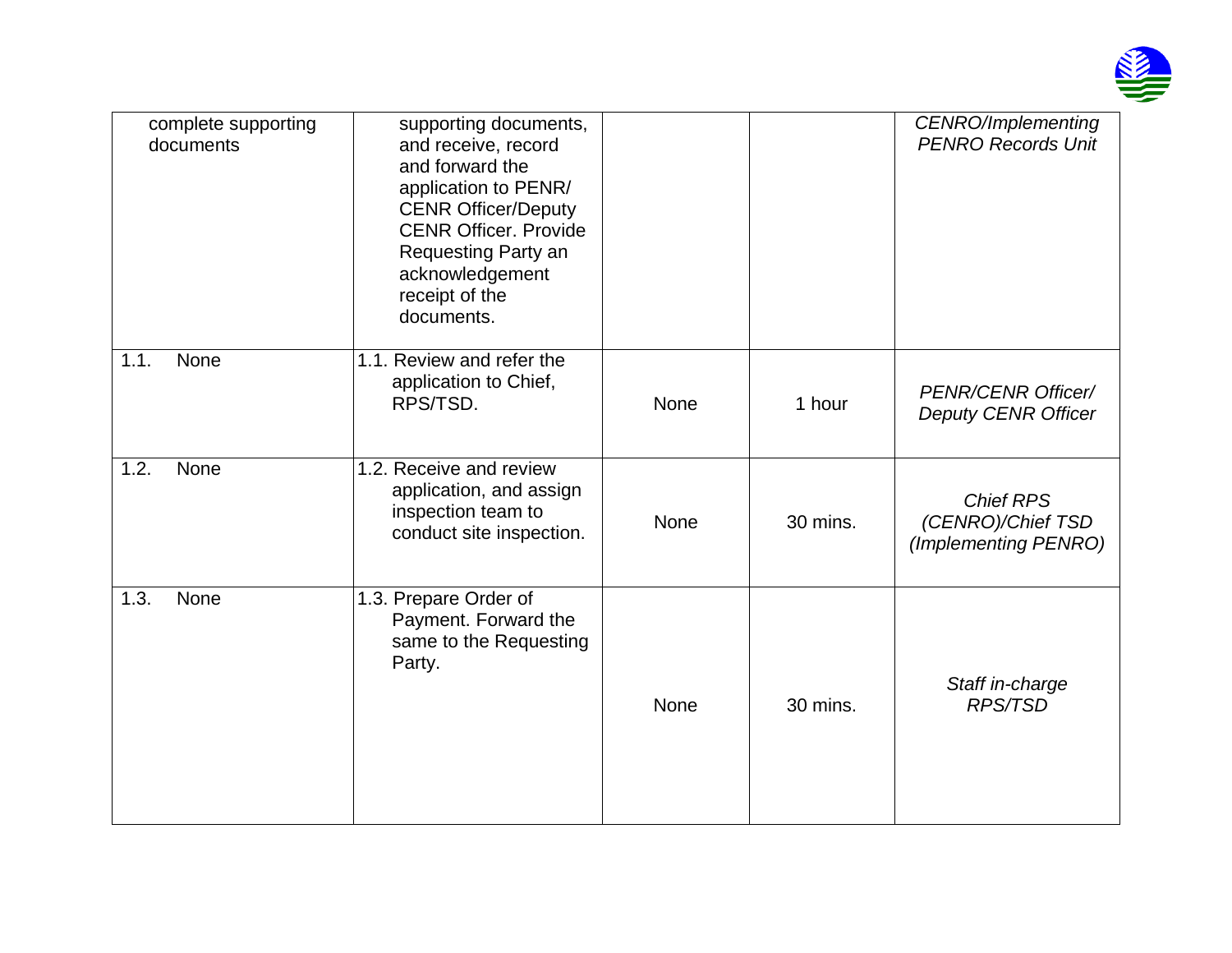

| <b>CLIENT STEPS</b>                                    | <b>AGENCY ACTION</b>                                    | <b>FEES TO BE</b><br><b>PAID</b>                                                                                                                                                    | <b>PROCESSING</b><br><b>TIME</b>                                                                        | <b>PERSONS</b><br><b>RESPONSIBLE</b>                         |
|--------------------------------------------------------|---------------------------------------------------------|-------------------------------------------------------------------------------------------------------------------------------------------------------------------------------------|---------------------------------------------------------------------------------------------------------|--------------------------------------------------------------|
| Pay Application oath<br>2.<br>and/or Certification Fee | 2. Accept payment and<br>issue Official Receipt<br>(OR) | Php 50.00/<br>certification<br>Certification<br>Fee (if<br>applicable)<br>Php 36.00/<br>application<br>Oath Fee<br>Php<br>1,200.00/ha<br>Inventory Fee**<br>(for 1 ha and<br>above) | 30 mins.                                                                                                | <b>Credit Officer</b>                                        |
| 3. Receive and forward<br>the OR to RPS.               | 3. Accept the OR.<br>Schedule the<br>inspection.        | None                                                                                                                                                                                | Within 1<br>working day<br>(depends on<br>availability of<br>team, bulk of<br>requests and<br>schedule) | Staff in-charge/<br><b>Inspection Team</b><br><b>RPS/TSD</b> |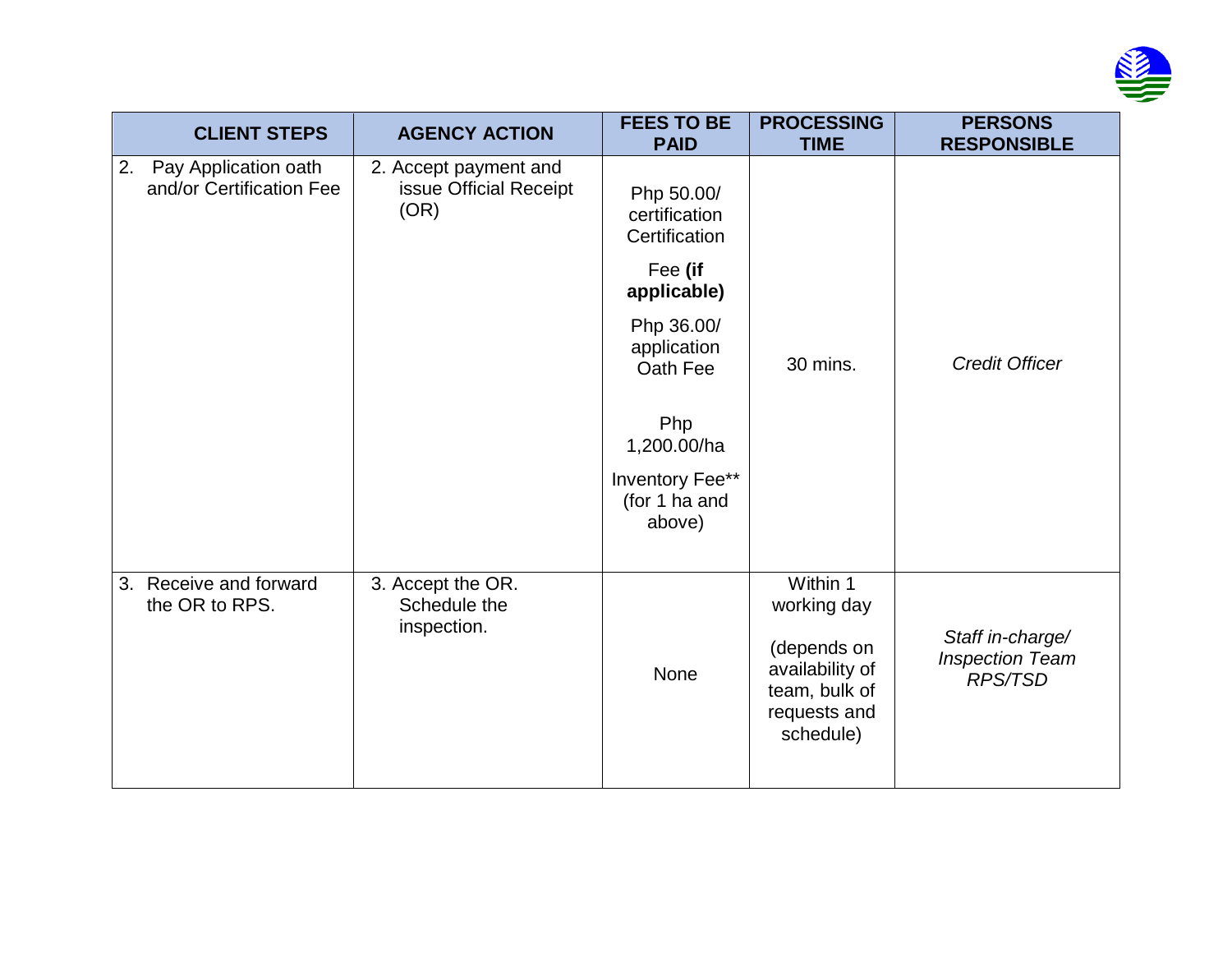

| <b>CLIENT STEPS</b>                                      | <b>AGENCY ACTION</b>                                                                                                                                                                                                                                                                                                                 | <b>FEES TO BE</b><br><b>PAID</b> | <b>PROCESSING</b><br><b>TIME</b>                                                         | <b>PERSONS</b><br><b>RESPONSIBLE</b>                          |
|----------------------------------------------------------|--------------------------------------------------------------------------------------------------------------------------------------------------------------------------------------------------------------------------------------------------------------------------------------------------------------------------------------|----------------------------------|------------------------------------------------------------------------------------------|---------------------------------------------------------------|
| 4. Guide/accompany the<br>inventory team to the<br>site. | 4. Conduct inspection of<br>the area (100%<br>inventory of trees) and<br>prepare report with<br>attachments (map,<br>geo-tagged photos and<br>tally sheets) and<br>endorsement to<br>Implementing PENR/<br><b>CENR Officer.</b><br>(Inspection in<br>accordance to DMO<br>No. 1991-08 and FMB<br><b>Technical Bulletin No.</b><br>3) | None                             | 15 working<br>days or<br>less<br>depending on<br>the location<br>and size of<br>the area | <b>Inspection Team</b><br><b>RPS/TSD</b>                      |
| 2.1.<br><b>None</b>                                      | 4.1. Review the inspection<br>report. Prepare cutting<br>permit, initial and<br>forward to the Chief,<br><b>RPS/TSD for review</b><br>and initial.                                                                                                                                                                                   | None                             | 1 hour                                                                                   | <b>Chief/Technical Staff</b><br>Concerned Unit/Section,       |
| 2.2.<br><b>None</b>                                      | 4.2. Receive and Review,<br>initial and forward the<br>cutting permit to the<br>Implementing PENR/<br><b>CENR Officer/Deputy</b><br><b>CENR Officer.</b>                                                                                                                                                                             | None                             | 1 hour                                                                                   | <b>Chief RPS</b><br>(CENRO)/Chief TSD<br>(Implementing PENRO) |